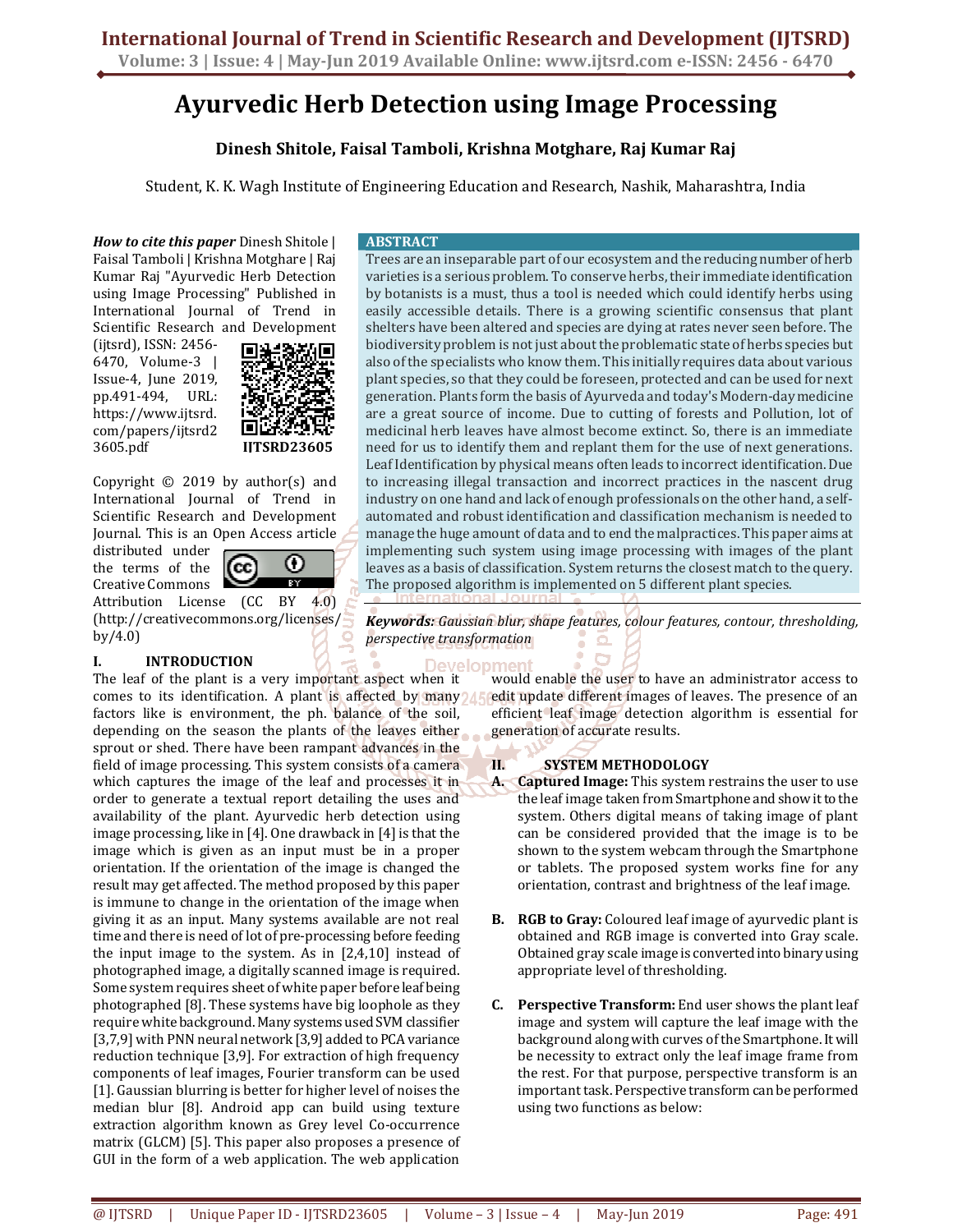#### **Functions:**

cv. **GetPerspective Transform**(src, dst, mapMatrix) → None

**src –** Coordinates of quadrangle vertices in the source image.

Parameters **dst –** Coordinates of the corresponding quadrangle vertices in the destination image.

The function calculates the  $3 \times 3$  matrix of a perspective transforms so that:

$$
\begin{bmatrix} t_i x_i' \\ t_i y_i' \\ t_i \end{bmatrix} = \text{map\_matrix} \cdot \begin{bmatrix} x_i \\ y_i \\ 1 \end{bmatrix}
$$

where

$$
dst(i) = (x'_i, y'_i), src(i) = (x_i, y_i), i = 0, 1, 2, \frac{3}{4}
$$

cv.**WarpPerspective**(src, dst, mapMatrix, flags=CV\_INTER\_LINEAR+CV\_WARP\_FILL\_OUTLIERS, fillval= $(0, 0, 0, 0)$ )  $\rightarrow$  None

> **src** – input image. **dst** – output image that has the size dsize and the same type as src.  $M - 3 \times 3$  transformation matrix. **dsize** – size of the output image. **flags** – combination of interpolation methods (INTER\_LINEAR or INTER\_NEAREST) and the optional flag WARP\_INVERSE\_MAP, that

$$
Parameters \\
$$

$$
G_{(x,y)} = \frac{1}{2\pi\pi^2}e - \frac{x^2 + y^2}{2\pi^2}
$$

- **E. Dataset:** Every system needs some precise and concise dataset that will perform the required function with increasing the system complexity. For experimentation purpose a dummy dataset is created of 40 leaf as no standard dataset available for ayurvedic herbs. To increase accuracy, we have taken the image of same plant from various angle. The resolution of the image is 640 by 420 pixels.
- **F. Feature Extraction:** Different morphological features considered for the purpose of parametric calculation are as follows:

## **a. Shape Features:**

- **1. Length of leaf:** It can be stated as the distance between the starting point and the ending point on the major axis of the leaf contour.
- **2. Width of leaf:** Itis defined as the distance between the starting and ending point on the minor axis of the leaf contour.

**SCIE 3.1 Diameter:** The farthest distance between any two **Policia** points reside inside the leaf.

> **4. Leaf area:** Leaf area is calculated as counting the number of pixels having binary value 1 inside the leaf J<sub>omargin.</sub>

sets M as the inverse transformation rend **Leaf perimeter:** The number of pixels covering leaf ( dst  $\rightarrow$  src ). **borderMode** – pixel extrapolation methode a ch almargin is termed as leaf perimeter. (BORDER\_CONSTANT or BORDER\_REPLICA\_lopment TE).

**borderValue** – value used in case of a SN: 2456-64 constant border; by default, it equals 0.

The function warp Perspective transforms the source image using the specified matrix:

$$
dst(x,y) = src \left( \frac{M_{11}x + M_{12}y + M_{13}}{M_{31}x + M_{32}y + M_{33}}, \frac{M_{21}x + M_{22}y + M_{23}}{M_{31}x + M_{32}y + M_{33}} \right)
$$

when the flag WARP\_INVERSE\_MAP is set. Otherwise, the transformation is first inverted with **invert()** and then put in the formula above instead of M . The function cannot operate in-place.

**D. Smoothing:** On the successful extraction of the leaf image inside the frame. It is now the best time to apply smoothing for removing the noise from the image. For this purpose, you can use guassian blurring. It is used for removing the high frequency content from the image. It is highly effective for removing the guassian noise from the image. In one-dimension guassian function is defined as:

$$
G(x) = \frac{1}{\sqrt{2\pi\sigma^2}}e - \frac{x^2}{2\sigma^2} \left[ \right]
$$

When working with images we simply require using twodimension guassian function. This is simply the product of two one-dimension guassian function and is defined as:

6. Aspect ratio: It is defined as Length of leaf to the Width.  
\n
$$
-6470 \text{ Aspect ratio} = \frac{Leaf Length}{Width of Local} [1]
$$

 $\cdots$ **7. Arc Length:** It is defined by the integral given below:  $a = \int \sqrt{dx^2 + (dy^2)}$ 

The bounds of this integral depend on how you define the curve. If the curve is the graph of a function  $y = f(x)$ , replace the dy term in the integral with  $f'(x)dx$ , prime, then factor out the dx.

**8. Rectangularity**: It is defined as the similarity between leaf and the rectangle. It is defined as:

$$
R=\frac{L*W}{A}\left[1\right]
$$

**9. Median:** It is the middle value of the of data distribution arranged in any order.

$$
M = l + \frac{h}{f} \left( \frac{n}{2} - CF \right)
$$

j

**10. Discrete fourier transform:** Generalization to the case of a discrete function,  $f(\mathbf{t}) \to f(\mathbf{t}_k)$  by letting  $f_k \equiv f(\mathbf{t}_k)$ , where  $k = k\Delta$ , with  $k = 0$ , ...,  $N-1$ . Writing this out gives the discrete Fourier gives the discrete Fourier

$$
\begin{aligned} \text{transform } \mathbf{r}_n &= \mathbf{y}_k \left[ \mathbf{1}/k \mathbf{1}k \pm 0 \right] \mathbf{v} \mathbf{y}_k\\ F_n &= \sum_{k=0}^{N-1} f_k \ e^{-2 \pi i n k/N} .\end{aligned}
$$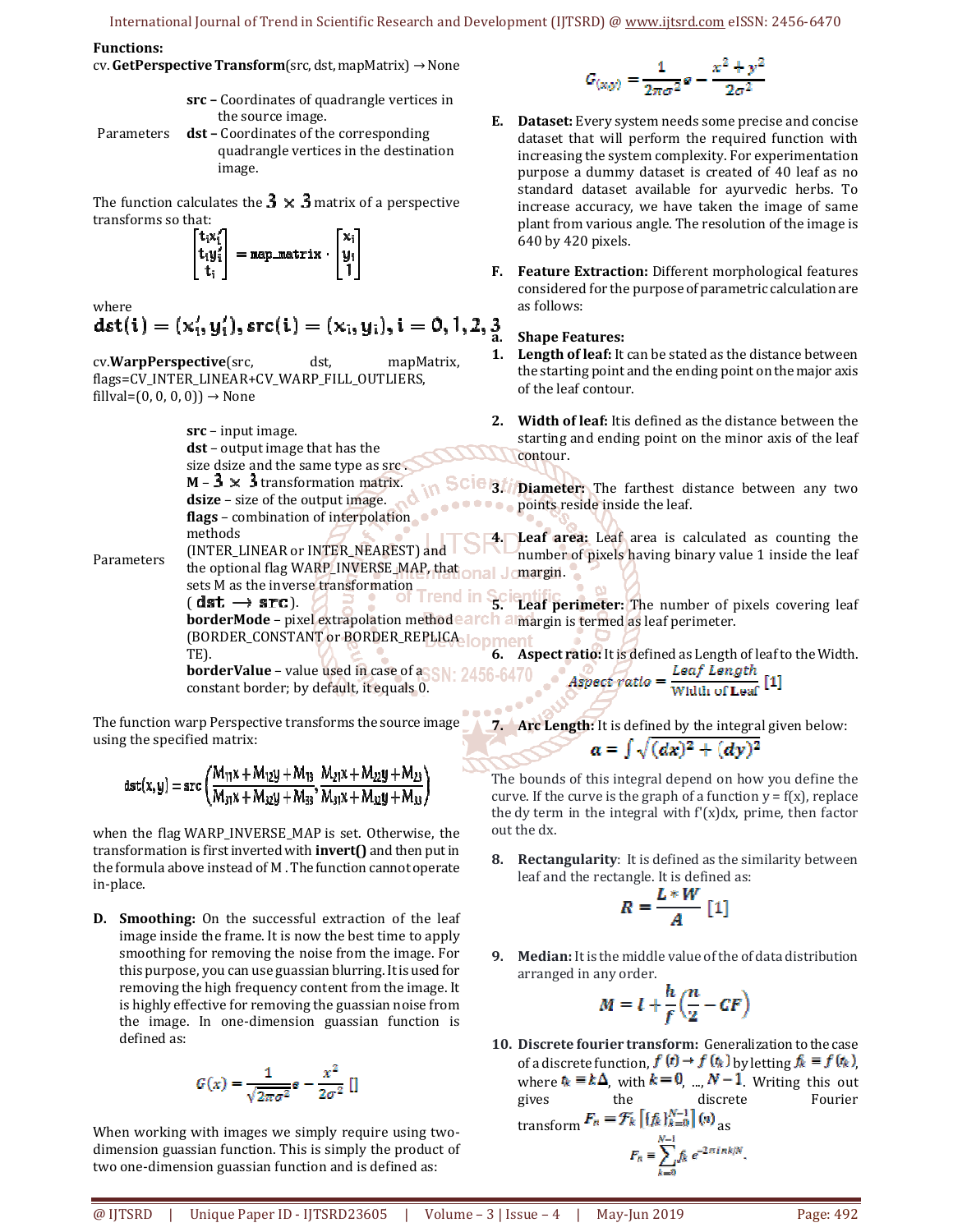International Journal of Trend in Scientific Research and Development (IJTSRD) @ www.ijtsrd.com eISSN: 2456-6470

The inverse transform 
$$
f_k = \mathcal{F}_n^{-1} \left[ \{F_n\}_{n=0}^{N-1} \right] (k)
$$
 is then  

$$
\hat{n} = \frac{1}{N} \sum_{n=0}^{N-1} F_n e^{2\pi i k n/N}.
$$

Discrete Fourier transforms (DFTs) are extremely useful because they reveal periodicities in input data as well as the relative strengths of any periodic components. There are however a few subtleties in the interpretation of discrete Fourier transforms. In general, the discrete Fourier transform of a *real* sequence of numbers will be a sequence of *complex* numbers of the same length. If  $\hbar$  are real, then  $F_{N-n}$  and  $F_n$  are related by

se an

$$
F_{N-n}=\overline{F}_n.
$$

#### **b. Colour features**

Colour moments represent colour features to characterise a colour image. Features that can be involved are Mean, Standard deviation, skewness and kurtosis. For RGB colour space, the features can be extracted from each plane Red, Green and Blue. The formulas to capture those moments are

$$
E_i = \sum_{j=1}^{N} \frac{1}{N} p_{ij}
$$
  

$$
s_i = \sqrt[3]{(\frac{1}{N} \sum_{j=1}^{N} (p_{ij} - E_i)^3)}
$$
  

$$
\sigma_i = \sqrt{(\frac{1}{N} \sum_{j=1}^{N} (p_{ij} - E_i)^2)}
$$
  

$$
k_i = \frac{\sum \sum (P(i,j) - \mu)^4}{MN\sigma^4}
$$

Where M and N are the dimension of the image.P(ij) is the values of the colour on column i and row j. In the implementation the difference between green mean and red mean, difference between green mean and blue mean, are difference between green standard deviation and red standard deviation, difference between green standard deviation and blue standard deviation, skewness and kurtosis of the three colour planes are used as parameters in the implementation of the software.

#### **c**. **Texture Features**

**1. Entropy:** Entropy measures the disorder of an image and it achieves its largest value when all elements in P matrix are equal.

$$
SNT = \sum_{i} \sum_{j} P(i, j) \log P(i, j)
$$

**2. Contrast:** Contrast feature is a measure of the image contrast or the amount of local variations present in an image.

$$
con = \sum_i \sum_j (t-j)^2 p(t,j)
$$

**3. Angular Second Moment:** Energy, also called Angular Second Moment and Uniformity is a measure of textural Uniformity of an image. Energy reaches its highest value when grey level distribution has either a constant or a periodic form.



**G. Matching:** System will try to compare the extracted leaf image threshold with the image threshold calculated for the dataset image. It will find the closest possible match

in the dataset. If threshold is less than dataset threshold then no match output is shown to user. In case of match is found appropriate plant, description will be shown.

**H. Plant Details:** This is output phase where the plant name along with plant description is shown.



Fig: System Architecture

## **III. IMPLEMENTED ALGORITHM**

in The main aim of the system is to find the plant from the leaf fed to the system. Proper care should be taken by the end user to improve the accuracy. This system will highly dependent on the brightness, contrast of the background where the software is used.

The care is taken as much as possible to minimise the effect of external factor on the system. But there is some restriction for the end user also. For proper identification the user must feed an image of 640 \* 480 resolution pixel image in a proper jpg extension. The contour, guassian blur, perspective transform and then canny's edge detection is used to get the output. Contour is used to make the background black and object white. For better accuracy guassian blurring technique is used for the removal of the noise. Perspective transform is beneficial for reducing the effect of rotation and orientation. Canny's edge detection will connect all the edges of the curve and to capture the edge of the leaf.

#### **IV. RESULT AND EXPERIMENTATION**

The outcome of our system is a web page consisting of plant name with its description. It is a real time system. A user can easily get the details of the leaf by showing the image of the leaf in a square frame. If the image matches with the image in the data set, then it redirects the user to a web page consisting of the details of the plant. There are four windows open in front of user when it starts the system. 1st one is main frame which is showing the image captured by the webcam. Its only purpose is to capture the leaf image without filtering. 2nd frame is of matching operation which will try to compare the captured image with image in the data set. It will extract the leaf image shape from the rest of the shape. 3rd frame is corrected perspective which will show the output of the compared image from the dataset. If dataset has the image, then it redirects the user to the